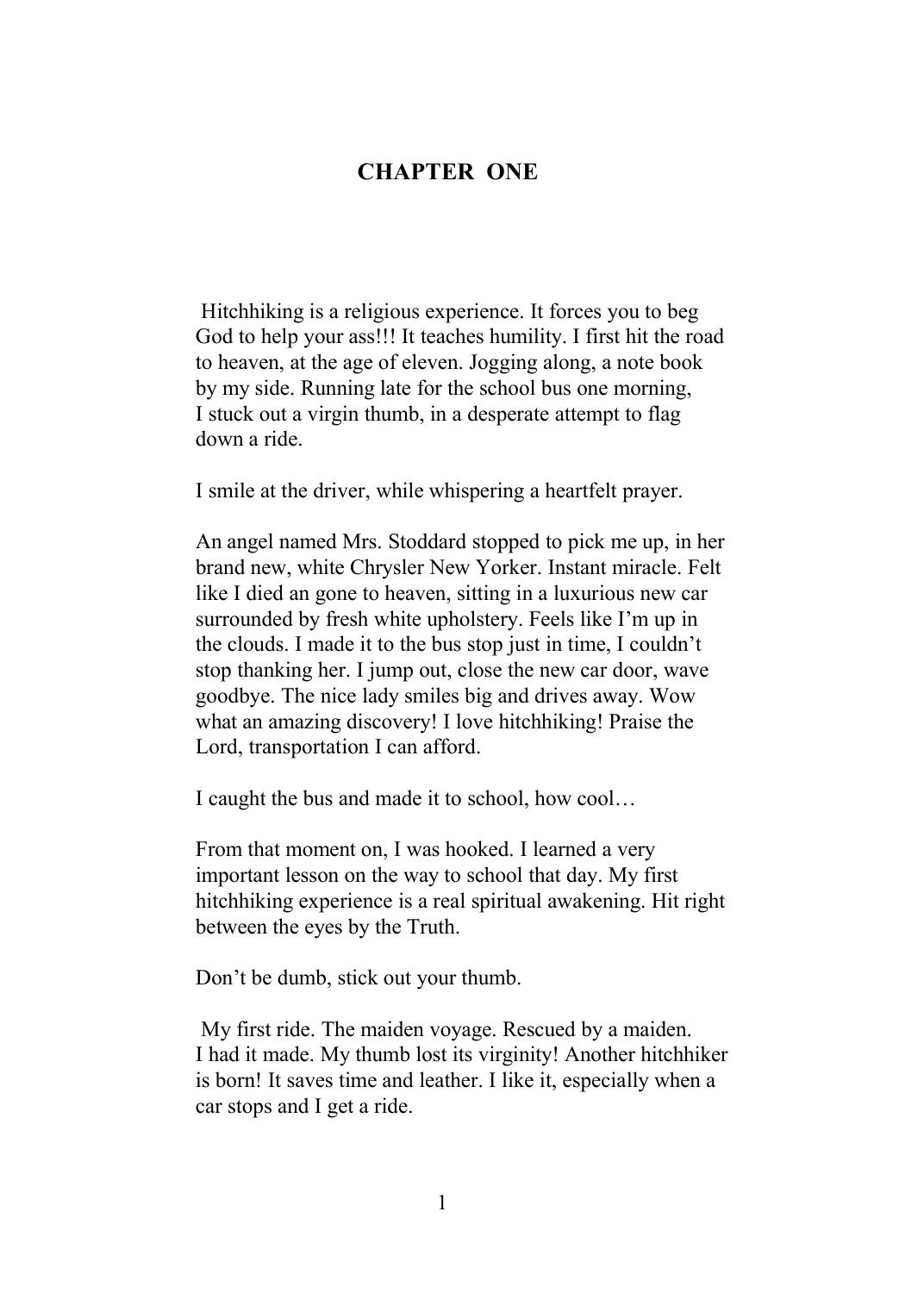From then on, when walking to the school bus, I hitchhiked as I walked. If I hear a car coming, time to start thumbing. I'd turn around and walk back wards. Offer up a prayer and stick my thumb in the air, smile at the driver. If they pass me by, I'd keep on walking. Hoofing out the private wooded road, a mile or so. Past boat docks and old summer homes along the lake. Marching off to the school bus stop.

 It was 1963. My mother Shirley, had sent me to live with my father and his wife, Tim and Mary. They are both excellent professional actors. They moved an hours drive out of New York City, into the hilly countryside of New Jersey. The garden state. Tim and Mary bought a two-story colonial style house, built on a small island, on a nice size lake. Lots of lakes in New Jersey. Just to get my butt to school, poor me, I had to row a little boat to shore. Then walk a long mile to the school bus. No complaints I love it. Nice way to get going, rowing. The lake has two other islands, a house on each one of them. It's beautiful there, a lovely lake surrounded by hills covered with forest. I learned to sail on that lake, and learned to hitchhike, while walking the private road along its side.

Glen Wild Lake they called it. A wonder spot in nature, surrounded by wild life. Dad and I included. Sailing and hitchhiking came naturally to me. I took to the water like a fish and to the road like a dog. Wagging his tail down the trail. A natural born traveler, on the bounce since the word go. In the flow.

 I'm a universal hitchhiker, hitchhiking from lifetime to lifetime. In this life I got let off an off ramp named Shirley. In the windy city of Chicago at 4:55 AM, February 23, 1952. All toll, my dear mother Shirlee gave birth to seven children. Fathered by three and a half different men. I'm the second oldest of her seven children. She gave birth to five boys and two girls. My older sister Laurie never met her father. He knocked up my mom, stole her car, a convertible, then drove off to Florida.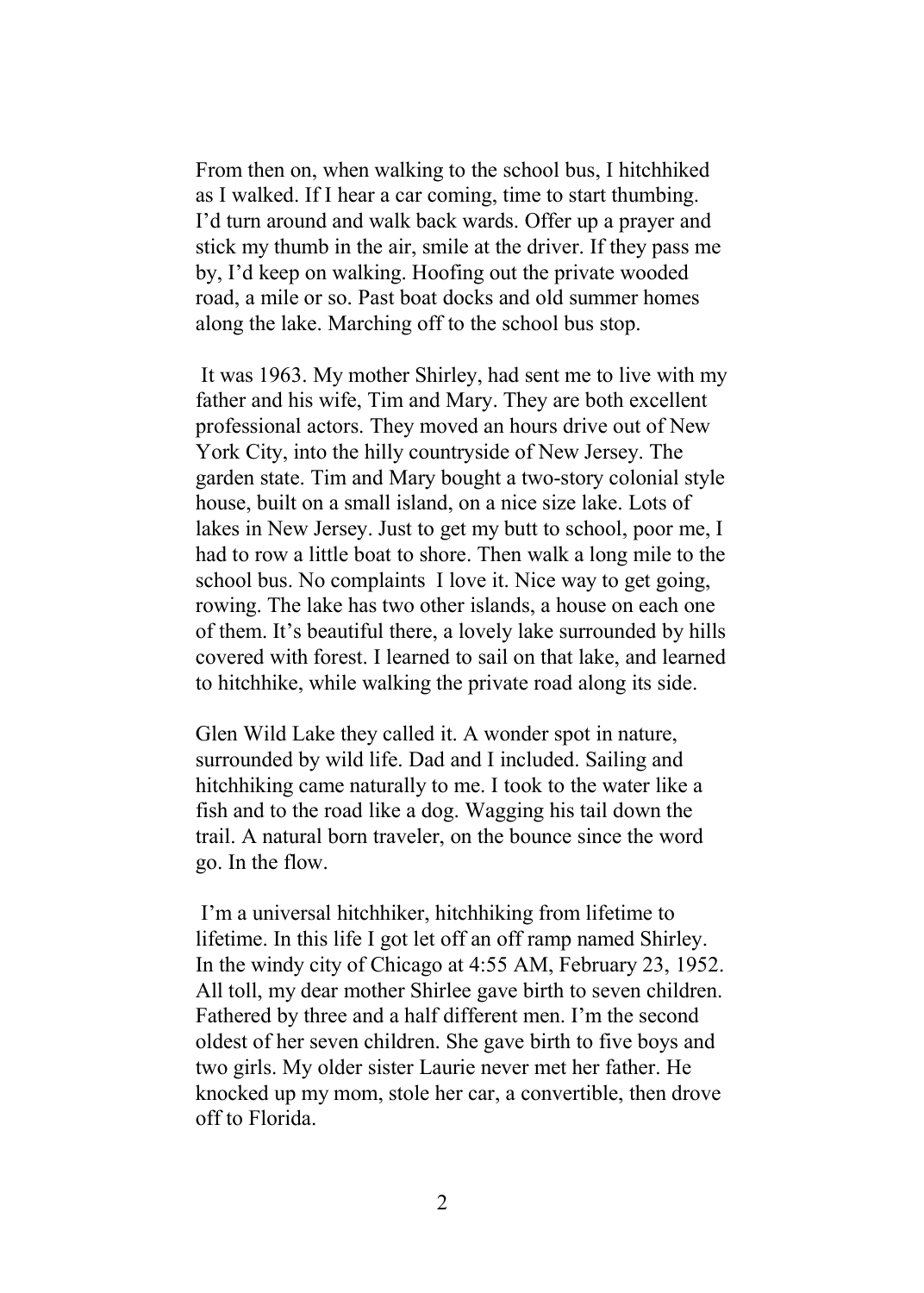Eloping with my dear mothers best friend. That's why mom refers to that one, as "half a man".

 I am my father's only child and my mothers one of seven. I tell people God is our father and Shirlee is our mother. Then there is all these Daddy's in the family, all mom's kids have different last names. We are supposed to be half brothers and sisters, though they all look whole to me, especially since we all share the same mother. My father, the Irish American actor from Chicago, has only one child. Me.

 Out of seven, I am the only O'Connor. Tim O'Connor is my name. Just like my father and his father before him. A long line of Tim's. I'm the third. Third times the charm. Return to the farm. Farming is Charming. Just like me.

 I went to twenty schools in seven states by the time I turned twelve. I became too wild for my mother to handle anymore. Mom had her hands full with the other kids I guess, she sent me to live with Dad and his wife Mary. I really missed mom and my brothers and sisters. It broke my heart to leave them.

 My Dad's wife, Mary Foskett the actress, is a regular on a daily TV soap opera called Secret Storm. Mary did the show live for seven years, she's great. My father kept flying out to LA once in an awhile for a couple of weeks at a time. To be a guest star on TV shows made out there. Then one day my Dad got a big break out in Hollywood. He landed a part as a regular, on a new prime time television series. The first night time soap opera. They called it Peyton Place. Suddenly we're moving to Los Angeles. After two fantastic years living on a lake in New Jersey, time to give the dog away and put the house up for sale. I'm going to miss this place, my friends, our dog Step. All my life, I'm always moving.

I'm used to it, I've been on the bounce since the word go.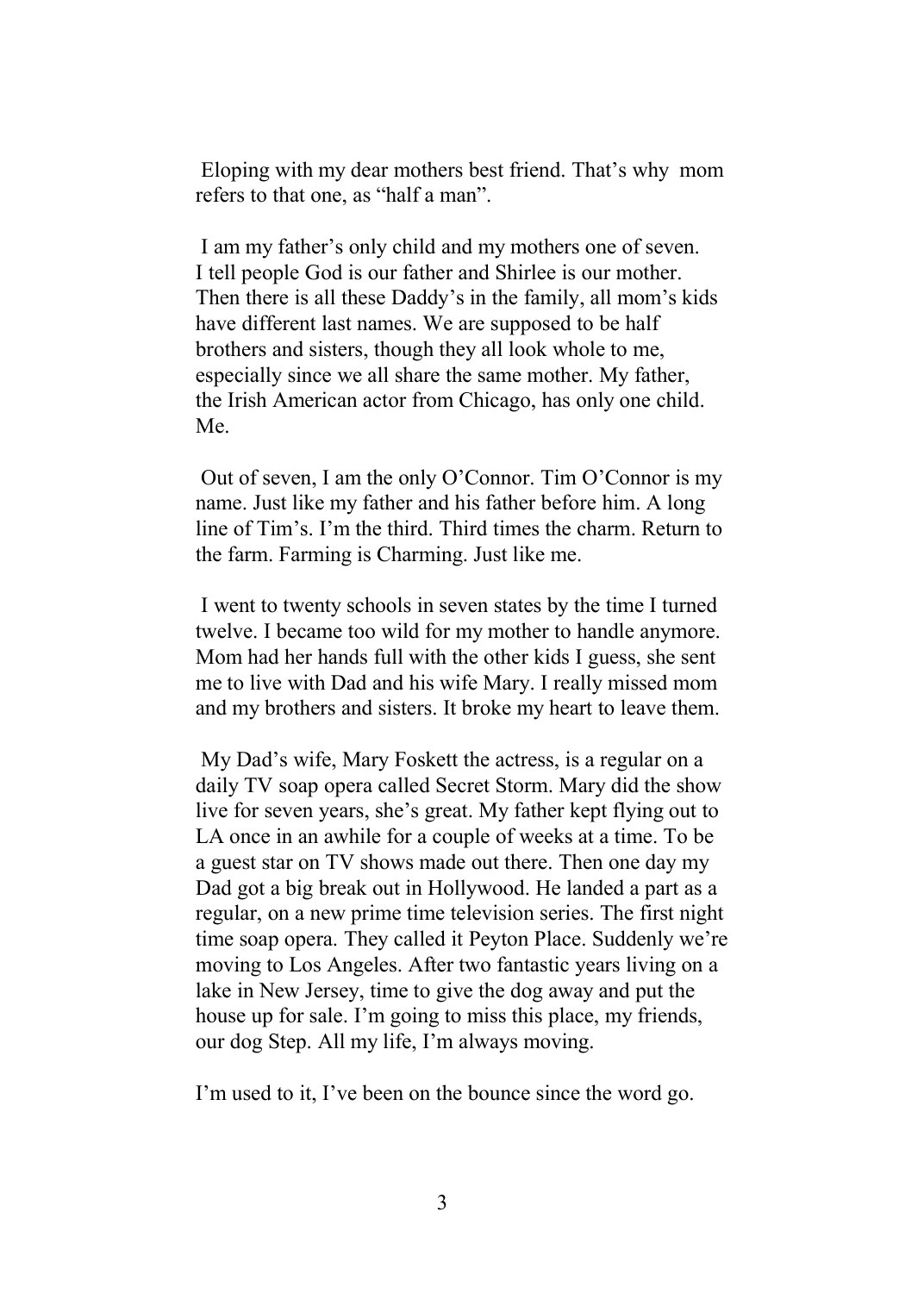I bounced into Hollywood in 1964. We moved into a rental house up in the Hollywood hills. Hilarious and precarious, toenails perched on the side of a little mountain, over looking the city of Los Angeles. Total view of the smog capital of America, Hollyweird, tinsel town. Our marvelous house in the Hollywood hills, hung by a thread, sticking out over a steep hillside. The rear end of the house held up by what appears to be a couple of thin looking flag poles, attached to the bottom of the house, with a few fat rusty bolts. The bottom ends of the flagpoles are frozen, in a pile of cement, on the side of the hill, way below us. It's slightly horrifying. When the cars drive by our home, roaring up or down, the steep winding road in front of our house. I feel it swaying a little. Our domicile looks wild, incredible panoramic view of Hollywood, truly awesome. Even so, the last place I want to be in an earthquake, ain't LA famous for earthquakes I ask my father? I think all three of us were thinking about that, a stimulating first week in that house. Dad and Mary buy me a new bed. I help Mary put brand-new sheets on the mattress. A fresh feeling, that brand new smell. Clean Sheets.

Everything is brand new to me. Dad got absorbed, working at his new job, the part of Elliot Carson. Starring in a new life, in the town of Peyton Place. What a trip! Dorothy Malone plays Dad's wife, their daughter on the show, is played by Mia Farrow. My father's character spent 18 years locked up in a prison. He just got paroled and returned to Peyton Place, to find a new job at the town newspaper. His daughter, don't know, he's her father. Her mother kept it secret didn't want her daughter to know her father is a xconvict. The plot thickens…

 I begin my new life in Hollywood, I enroll in a Catholic School on Sunset Blvd., Blessed Sacrament. The big church right next door to the Crossroads of the world, I attended their school for one month. Then we moved again. To a different, more secure dwelling, up in the Hollywood hills, way on top of the world, by the famous Mullholland Drive.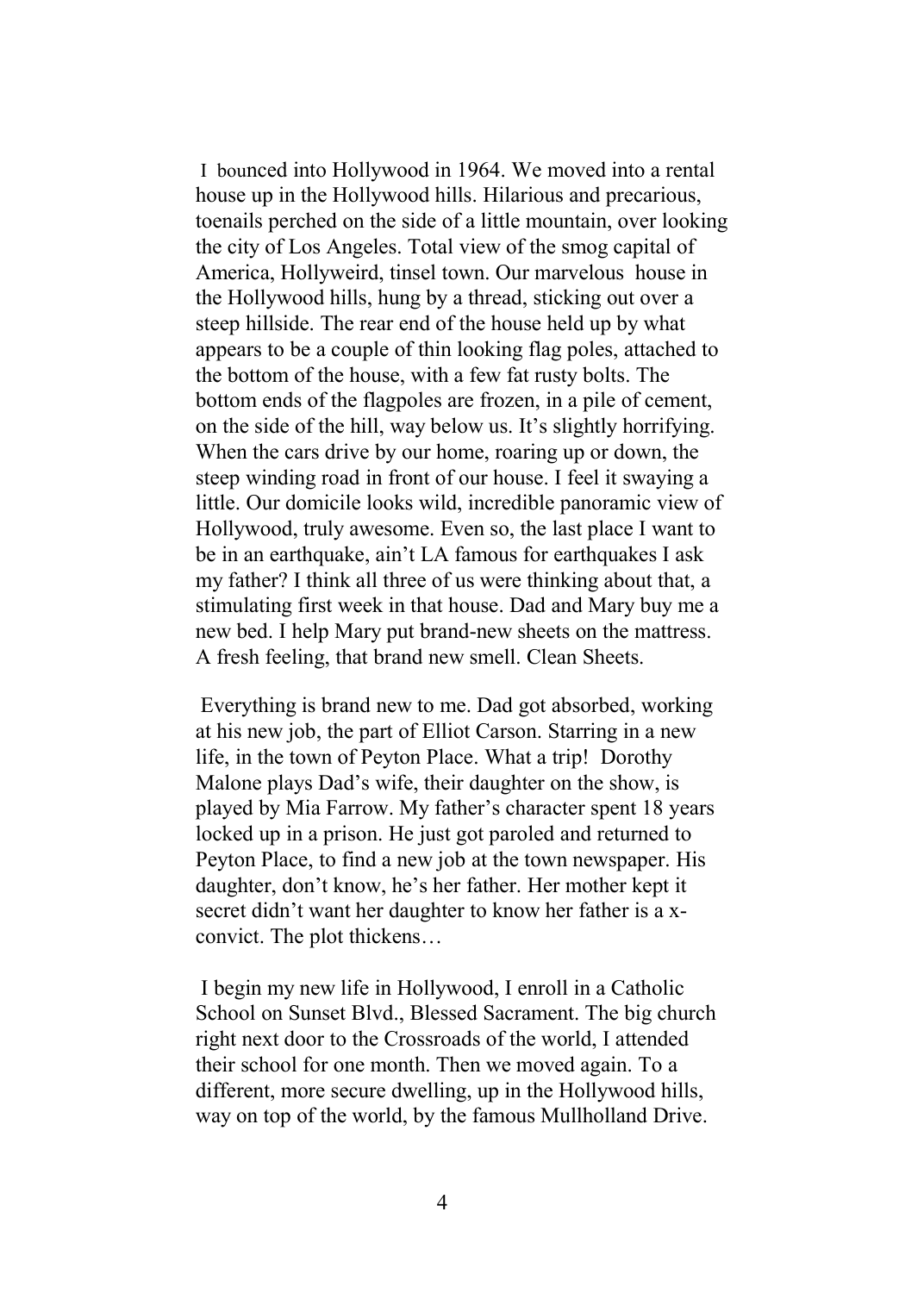I change schools, another Catholic School, St. Ambrose. Located at the corner of Fountain and Fairfax. We wore uniforms, of course. My Irish Grandmother and my Aunt the nun, Sister Timothy she's the fourth, she insisted that I go to Catholic School and attend Mass on Sundays, of course.

Just like I did, back in New Jersey.

 My first day at St Ambrose, I made brand new friends, during our lunchtime out on the playground. There we all stood less than a meter a part. I found myself surrounded by the toughest kids in school. We stare each other down. Oh shit, here we go again. I'm an expert new kid. When all of the sudden, Peter Daly threw a football at my balls as hard as he could, point blank. To our complete amazement, I didn't flinch an inch. Lucky for me, the football bounced off my pelvic bone. Located just above my dick bone. I just stare at them and grinned. I'm in. Peter shouts to everyone all across the playground, he's got balls of steel. We became instant buddies, its official I'm in the seventh grade. After school, two eighth graders, Steve Barrack and Phil Wagner, show me where they live. Steve became my best friend. Steve and Chris McKnight, he sat at the desk behind me in our class. We always hung out together.

On weekends, we hitchhiked barefoot to the beach together. Sometimes all the way out Sunset Blvd., hitchhiking down the Sunset Strip with its glamor and glitz, Billboards and all the wanna be stars, stretch limos and classy cars. Hitching out past the stately mansions of Beverly Hills. Passing by UCLA, the San Diego Freeway, winding our way, through Brentwood, Pacific Palisades, pass by Yogananda's Self Realization Fellowship center, the famous SRF lake shrine. A garden with a little pond and a windmill dedicated to all the religions of the world. Around that long corner, at last we reach the Pacific Coast Highway. Climbing out of the car, thanking the driver for the cool ride. At the same time make sure we didn't leave our beach towels on the back seat.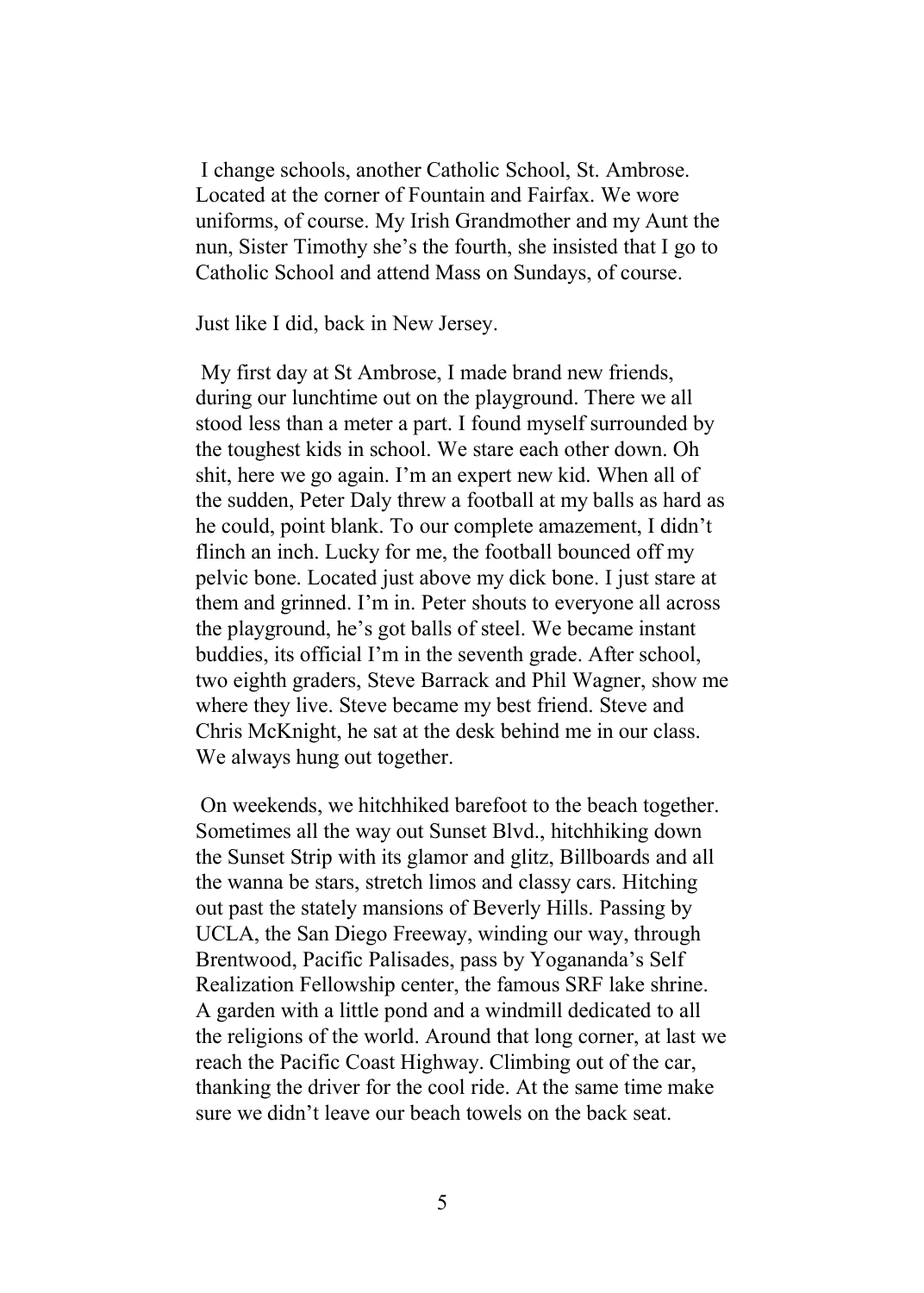The sparkling blue Pacific Ocean is such a wonder to behold, the beaches in Southern California are some of the best in the world. Especially true back in 1964 Their bikini power is totally overwhelming. California girls, Surf City, the Beach Boys, funny cars, skateboards, Wolf man Jack, howling on my little transistor radio, a cherry coke and fries at Thrifty's.

Sometimes we would hitchhike down Santa Monica Blvd. We'd walk up to the biggest stop light, with a bus stop. They provided room to pull over for the cars. If the bus came by, before we got a ride and we had money, we would pay the bus driver and get on the bus. If we didn't and we saw no police lurking nearby. As the bus pulled away from the bus stop, engine roaring, smoke pouring, out its ass. We would jump on, onto its giant back bumper. Pained toes barely gripping a hot sharp rim, the tips of our fingers cling to the top of the advertisement sign, on the back of the bus. Hang on for dear life, or as long as we could. Book a free ride, at least part of the way. We jumped off before the police came usually. Once Peter Daly and I made it the whole way to the beach on the back of buses. Dangerously and illegally, though regally, enjoying the most riotous time with wild boy Peter. I prefer Hitchhiking.

Hitchhiking is legal in California, only if you obey the rules. I just have to remember. No hitchhiking in the street, not even with one foot on the curb and the other one in the gutter. Both feet have to be on the sidewalk, out of the street, then you're street legal. There's no pedestrians allowed on the freeway, if you hitch the freeways. Though technically speaking, as I have been so informed, on many occasion by the Highway patrol. I must hitchhike in front of the freeway entrance sign, otherwise I risk getting a hitchhiking ticket. I must hitchhike on the freeway on ramp, at least standing clearly out of the road, before the pedestrian prohibited sign. Hitchhiking in LA, I learned the finer points of city hitchhiking. Naturally among other things, my father and Mary did their best to mold me into a little gentleman.